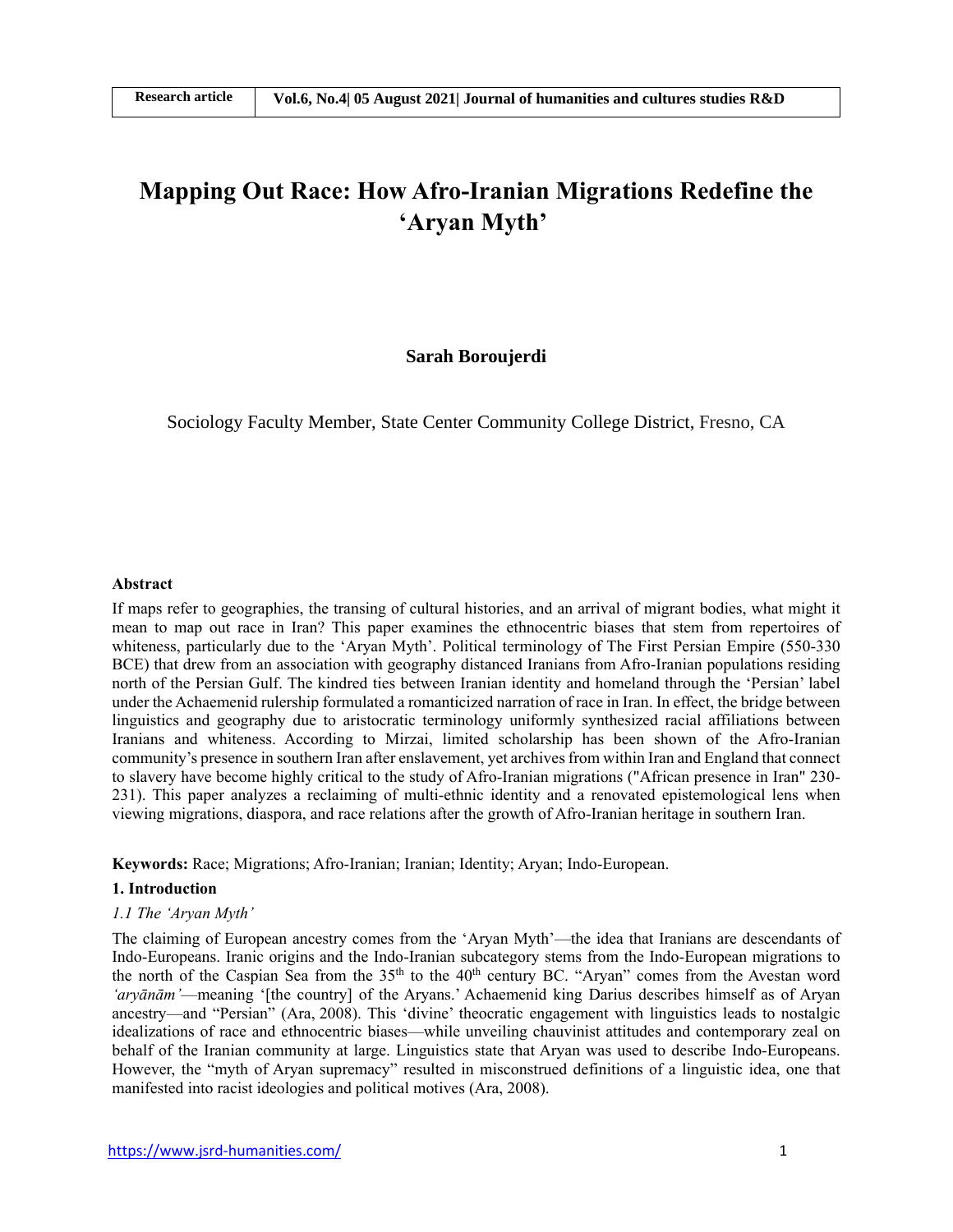

Figure 1. Map of Caucasus Mountains

Description: The map represents the Caucasus Mountains, the region separating Europe from Asia.

## **2. Area Descriptions**

When understanding the connections of race with geography, it is important to note that 'race' is less connected with ancestral ties, and more so with physical characteristics. Throughout history, theorists have posited categories of race based on regions, ethnicities, and skin colors. Their labels for racial groups include suggested regions (Conerly et al., 2021). Think of 'Caucasian' as associated with the Caucasus Mountains. The geographic region of the Caucasus Mountains connects Europe and Asia, just West of the Caspian Sea. Due to Iran's geographic proximity to Caucasia the terrain quartering Europe from Asia, nineteenth-century European scholarship loosely defined Iranians as "Caucasian." Not only was this terminology primarily utilized to separate from non-Aryan people— its alphabetized genealogy unravels Western retellings that are pedaled by sociopolitical interest in the Orient.

# *2.1 Afro-Iranian Populations and Diaspora*

Scholarship on African communities residing within Iran remains limited, with "virtually no published materials available in English or French about African communities in Iran" (Mirzai, 2002). The rise in African populations within southern Iran is primarily due to actions of enslavement and happenings of diaspora. According to Mirzai (2002), the history of African diaspora is directly connected to the slave trade. The scholarship on archives from within Iran and England that connect to slavery have become paramount to understanding the renovated lens of race in Iran. Within the Iranian provinces and islands (Mirzai, 2002), most Afro-Iranians reside north of the Persian Gulf in Khuzistan and Bushihr. Afro-Iranians can also be found in the provinces of Sistan and Baluchistan—the region bordering Pakistan and Afghanistan.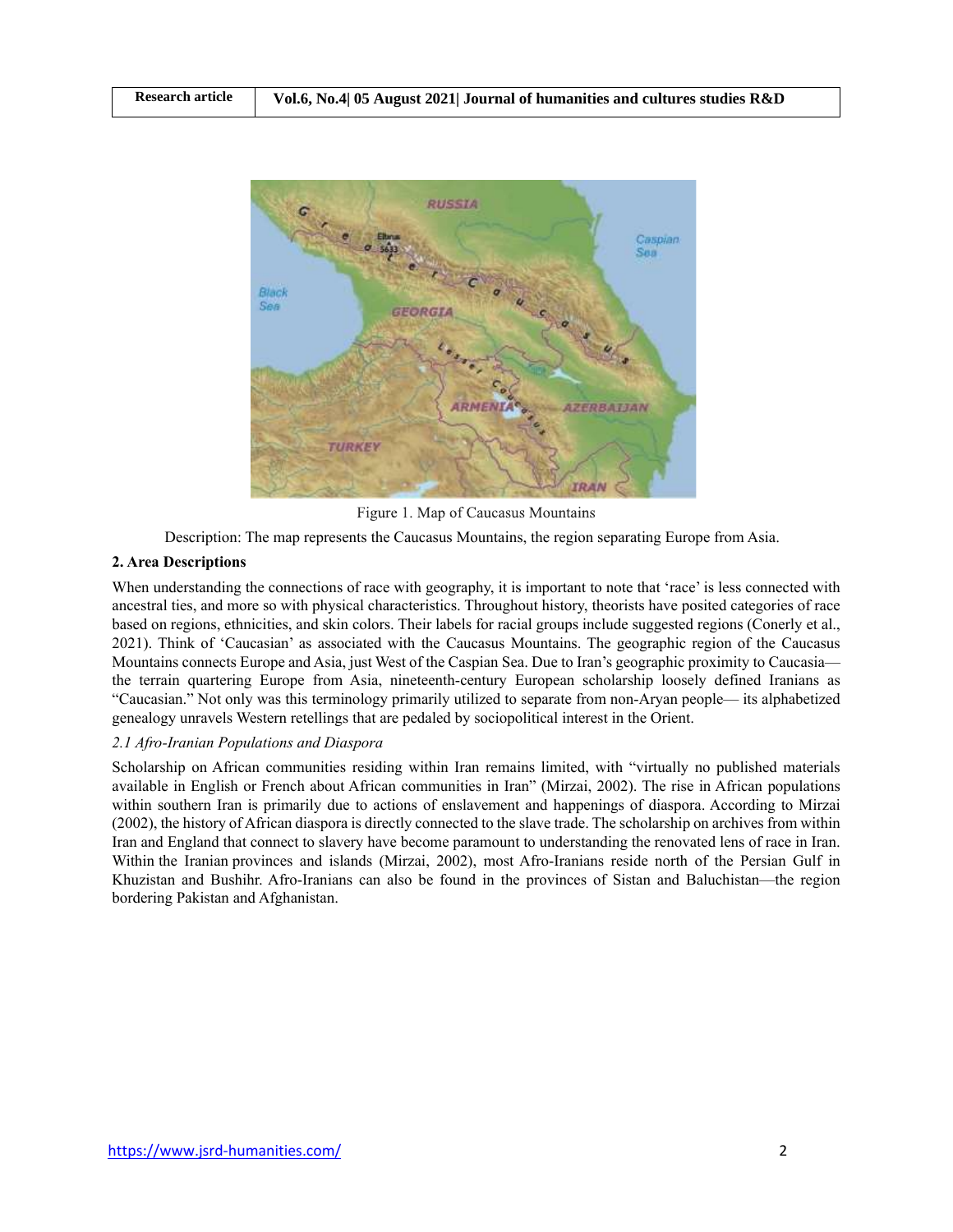

Figure 2. Map of Afro-Iranian Populations

Description: The map represents shaded provinces and islands that are populated by Afro-Iranians.

### **3. Conclusion**

The mixed genealogies resulting from the Afro-Iranian migrations recenters discussions of fragmented epistemological repertoires of the 'Aryan Myth' and *white ethnonationalism*—one that ferments essentialist notions of "otherness" among Afro-Iranians existing after the 30th-century BC Aryan migrations to Iran. 19thcentury travelers' accounts of border crossings from east and northeast Africa highlights displacement present during the slave trade—consider African laborers in the southeastern province of Baluchistan, Iran. The scattering of Afro-Iranians and heritage into southern Iran repurposes a new cultural perspective and ethnic hybridity made imaginable, while synchronously planting the seeds for racial disparity within diasporic spaces uniformly appropriated by whiteness (Mirzai, 2002; 2005).

#### **Acknowledgements**

I would like to thank my mother and father for guiding me through graduate school. This work would not be possible without their support.